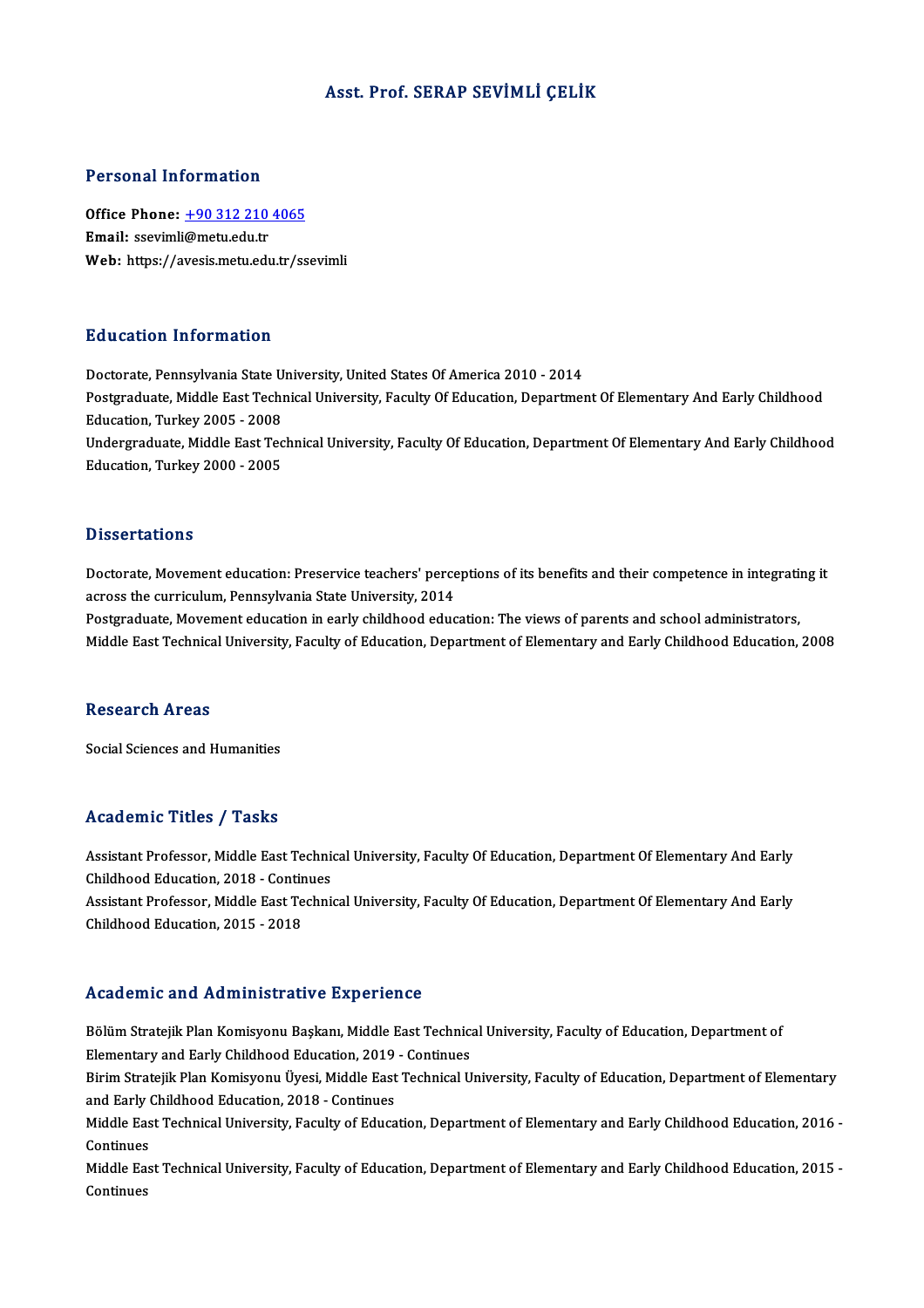# Advising Theses

Advising Theses<br>Sevimli Çelik S., Outdoor Time Practices in Early Childhood Education: Teacher & Parent Views, Postgraduate,<br>M.Kandamir(Studant), 2020 Marrian Hills of Theodor<br>Sevimli Çelik S., Outdoor Time<br>M.Kandemir(Student), 2020<br>SEVİMLİ CELİK S. Outdoor ti Sevimli Çelik S., Outdoor Time Practices in Early Childhood Education: Teacher & Parent Views, Postgraduate,<br>M.Kandemir(Student), 2020<br>SEVİMLİ ÇELİK S., Outdoor time practices in early childhood education: parent and teach M.Kandemir(Student), 2020<br>SEVİMLİ ÇELİK S., Outdoor ti<br>M.Kandemir(Student), 2020<br>Sevimli Çelik S. BLAV IN FAR SEVİMLİ ÇELİK S., Outdoor time practices in early childhood education: parent and teacher views, Postgraduate,<br>M.Kandemir(Student), 2020<br>Sevimli Çelik S., PLAY IN EARLY CHILDHOOD EDUCATION: AN EXAMINATION OF TEACHER ROLES M.Kandemir(Student), 2020<br>Sevimli Çelik S., PLAY IN EARLY CHILDHOOD EDUCATION: AN EXAMINATION OF TEACHER ROLES DURING FREE<br>PLAYTIME, Postgraduate, M.GÜLHAN(Student), 2019 Sevimli Çelik S., PLAY IN EARLY CHILDHOOD EDUCATION: AN EXAMINATION OF TEACHER ROLES DURING FRE<br>PLAYTIME, Postgraduate, M.GÜLHAN(Student), 2019<br>SEVİMLİ ÇELİK S., Preschoolers' spatial/architectural design skills during con PLAYTIME, Postgraduate, M<br>SEVİMLİ ÇELİK S., Preschoo<br>K.Akdemir(Student), 2019<br>Sevimli Çelik S., PRESCHOOL SEVİMLİ ÇELİK S., Preschoolers' spatial/architectural design skills during constructive play time, Postgraduate,<br>K.Akdemir(Student), 2019<br>Sevimli Çelik S., PRESCHOOLERS' SPATIAL/ARCHITECTURAL DESIGN SKILLS DURING CONSTRUCT K.Akdemir(Student), 2019<br>Sevimli Çelik S., PRESCHOOLERS' SPATIAL/<br>Postgraduate, K.AKDEMİR(Student), 2019<br>SEVİMLİ CELİK S. An investisation of press Sevimli Çelik S., PRESCHOOLERS' SPATIAL/ARCHITECTURAL DESIGN SKILLS DURING CONSTRUCTIVE PLAY TIME<br>Postgraduate, K.AKDEMİR(Student), 2019<br>SEVİMLİ ÇELİK S., An investigation of preschooler's play preferences regarding the de Postgraduate, K.AKDEMİR(Student), 2019<br>SEVİMLİ ÇELİK S., An investigation of pres<br>Postgraduate, H.ŞEBNEM(Student), 2018<br>SEVİMLİ ÇELİK S. Farly shildhood in sorv SEVİMLİ ÇELİK S., An investigation of preschooler's play preferences regarding the design of outdoor play areas,<br>Postgraduate, H.ŞEBNEM(Student), 2018<br>SEVİMLİ ÇELİK S., Early childhood in-service teachers' playfulness trai Postgraduate, H.ŞEBNEM(Stuc<br>SEVİMLİ ÇELİK S., Early childh<br>B.CANASLAN(Student), 2018

# **Jury Memberships**

**Jury Memberships**<br>PhD Thesis Monitoring Committee Member, PhD Thesis Monitoring Committee Member, Orta Doğu Teknik Üniversitesi,<br>Desamber, 2019 PhD Thesis Monit<br>December, 2019<br>PhD Thesis Monit PhD Thesis Monitoring Committee Member, PhD Thesis Monitoring Committee Member, Orta Doğu Teknik Üniversitesi,<br>December, 2019<br>PhD Thesis Monitoring Committee Member, PhD Thesis Monitoring Committee Member, Orta Doğu Teknik

December,<br>PhD Thesis<br>June, 2019<br>Augud The PhD Thesis Monitoring Committee Member, PhD Thesis Monitoring Committee Member, Orta Doğu<br>June, 2019<br>Award, The FIRST LEGO League Core Values Judge, Middle East Technical University, March, 2019

Award, The FIRST LEGO League Core Values Judge, Middle East Technical University, March, 2019<br>Designed Lessons

Sevimli Çelik S., Embodied Learning in Education, Postgraduate, 2015 - 2016

# Articles Published in Journals That Entered SCI, SSCI and AHCI Indexes

rticles Published in Journals That Entered SCI, SSCI and AF<br>I. Active Designs for Movement in Early Childhood Environments<br>SEVIMLICELIVS SEVIMLI ÇELİKSI<br>SEVİMLİ ÇELİK S.<br>DUYSICAL ACTIVI SEVIMLI ÇELIK S.<br>PHYSICAL ACTIVITY AND HEALTH PROMOTION IN THE EARLY YEARS: EFFECTIVE STRATEGIES FOR EARLY SEVIMLI ÇELIK S.<br>PHYSICAL ACTIVITY AND HEALTH PROMOTION IN THE EARLY YEARS: EFFEC<br>CHILDHOOD EDUCATORS, vol.14, pp.225-239, 2018 (Journal Indexed in SSCI)<br>Teacher proporation for movement education; increasing are corvise PHYSICAL ACTIVITY AND HEALTH PROMOTION IN THE EARLY YEARS: EFFECTIVE STRATEGIES FOR EARLY<br>CHILDHOOD EDUCATORS, vol.14, pp.225-239, 2018 (Journal Indexed in SSCI)<br>II. Teacher preparation for movement education: increasing p CHILDHOOD EDUCATORS, vol.14,<br>Teacher preparation for mov<br>working with young children<br>Sevimli Celil: S. Johnson J. E. Teacher preparation for<br>working with young child<br>Sevimli-Celik S., Johnson J. E.<br>ASIA BACIEIC JOURNAL OF T Working with young children<br>Sevimli-Celik S., Johnson J. E.<br>ASIA-PACIFIC JOURNAL OF TEACHER EDUCATION, vol.44, no.3, pp.274-288, 2016 (Journal Indexed in SSCI)<br>RESEARCHING BLAY IN FARLY CHILDHOOD Sevimli-Celik S., Johnson J. E.<br>ASIA-PACIFIC JOURNAL OF TEACHER EDUCATION<br>III. RESEARCHING PLAY IN EARLY CHILDHOOD<br>Johnson J. E., Al Mansour M. Souimli Colik S.

- 
- ASIA-PACIFIC JOURNAL OF TEACHER EDUCA<br>RESEARCHING PLAY IN EARLY CHILDH<br>Johnson J. E. , Al-Mansour M., Sevimli Çelik S.<br>HANDPOOK OF PESEARCH METHODS IN FAL RESEARCHING PLAY IN EARLY CHILDHOOD<br>Johnson J. E. , Al-Mansour M., Sevimli Çelik S.<br>HANDBOOK OF RESEARCH METHODS IN EARLY CHILDHOOD EDUCATION: REVIEW OF RESEARCH<br>METHODOLOGIES VOL II nn 472 506-2015 (Journal Indoved in SSC Johnson J. E. , Al-Mansour M., Sevimli Çelik S.<br>HANDBOOK OF RESEARCH METHODS IN EARLY CHILDHOOD EDUCATI<br>METHODOLOGIES, VOL II, pp.473-506, 2015 (Journal Indexed in SSCI)<br>Correspondence METHODOLOGIES, VOL II, pp.473-506, 2015 (Journal Indexed in SSCI)<br>IV. Correspondence

# Johnson J. E., Sevimli-Celik S., Al-Mansour M. International Journal of Play, vol.2, no.1, pp.45-47, 2013 (Journal Indexed in SCI)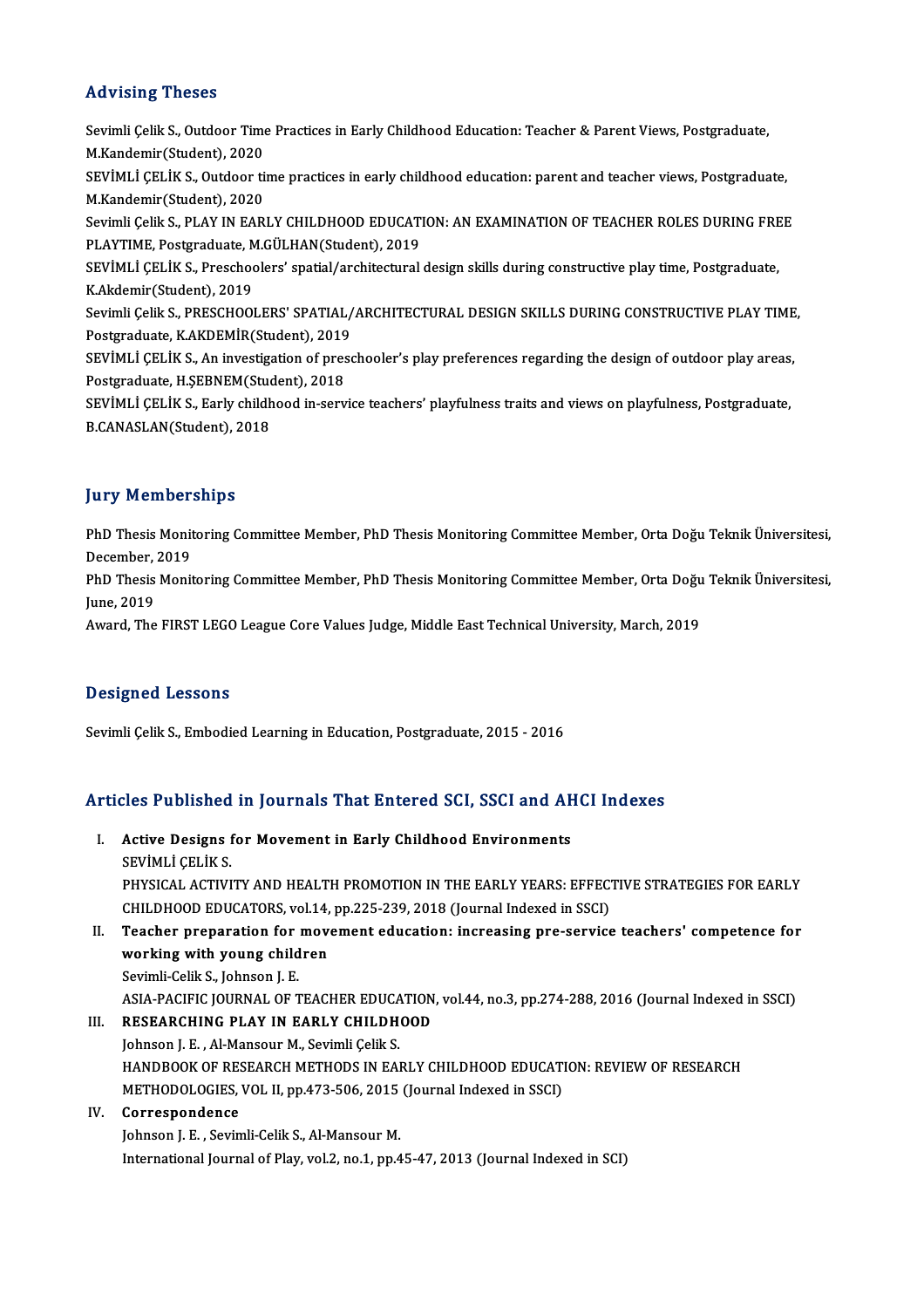# Articles Published in Other Journals

- I. No muddy shoes, no dirty clothes! examining the views of teachers and parents regarding children's<br>I. No muddy shoes, no dirty clothes! examining the views of teachers and parents regarding children's No muddy shoes, no dirty<br>No muddy shoes, no dirty<br>vendomin M SEVIMI LCELIVS outdoor play and learning<br>Kandemir M., SEVİMLİ ÇELİK S. JOURNALOFADVENTUREEDUCATIONANDOUTDOORLEARNING,2021 (Journal Indexed inESCI) Kandemir M., SEVİMLİ ÇELİK S.<br>JOURNAL OF ADVENTURE EDUCATION AND OUTDOOR LEARNING, 2021 (Journal<br>II. Examining opportunities for risky play in preschool outdoor play areas<br>Cetter Altes S. SEVİMLİ CELİK S. JOURNAL OF ADVENTURE EDUCA<br>**Examining opportunities for r**<br>Cetken-Aktas S., SEVİMLİ ÇELİK S.<br>International Journal of Play vol 1 Examining opportunities for risky play in preschool outdoor play areas<br>Cetken-Aktas S., SEVIMLI ÇELIK S.<br>International Journal of Play, vol.10, no.3, pp.285-301, 2021 (Refereed Journals of Other Institutions)<br>Playfulness o Cetken-Aktas S., SEVİMLİ ÇELİK S.<br>International Journal of Play, vol.10, no.3, pp.285-301, 2021 (Refereed Journals of Other Insti<br>III. Playfulness of early childhood teachers and their views in supporting playfulness<br>Conse International Journal of Play, vol.10, i<br>Playfulness of early childhood te<br>Canaslan-Akyar B., SEVİMLİ ÇELİK S.<br>EDUCATION 2.12.2021 (Journal Ind Playfulness of early childhood teachers and<br>Canaslan-Akyar B., SEVIMLI ÇELIK S.<br>EDUCATION 3-13, 2021 (Journal Indexed in ESCI)<br>Moving between theory and prastice: prepar Canaslan-Akyar B., SEVİMLİ ÇELİK S.<br>EDUCATION 3-13, 2021 (Journal Indexed in ESCI)<br>IV. Moving between theory and practice: preparing early childhood pre-service teachers for teaching EDUCATION 3-13, 202<br>Moving between the<br>physical education<br>Savimli Calil: S Moving betwe<br>physical educ<br>Sevimli Çelik S.<br>JOUPNAL OF F Sevimli Çelik S.<br>JOURNAL OF EARLY CHILDHOOD TEACHER EDUCATION, vol.42, no.3, pp.281-298, 2021 (Journal Indexed in ESCI) Sevimli Çelik S.<br>JOURNAL OF EARLY CHILDHOOD TEACHER EDUCATION, vol.42, no.3, pp.281-2<br>V. Creativity in early childhood teacher education: beliefs and practices JOURNAL OF EARLY CHILDHO<br>Creativity in early childho<br>Ata-Akturk A., Sevimli-Celik S.<br>International Journal of Farly Ata-Akturk A., Sevimli-Celik S.<br>International Journal of Early Years Education, 2020 (Refereed Journals of Other Institutions) Ata-Akturk A., Sevimli-Celik S.<br>International Journal of Early Years Education, 2020 (Refereed Journals of Other Institutions)<br>VI. Perceptions towards creativity and creativity related concepts by metaphor analysis<br>ISIKCLC International Journal of Ear<br>Perceptions towards cre<br>IŞIKCI G., SEVİMLİ ÇELİK S.<br><sup>İlköğnatim Online vel 19. nr</sub></sup> Perceptions towards creativity and creativity related concepts by meta<br>ISIKCI G., SEVİMLİ ÇELİK S.<br>İlköğretim Online, vol.19, pp.240-251, 2020 (Other Refereed National Journals)<br>Okul Önessi Dönemdeki Cesukların Okuldaki Oy IŞIKCI G., SEVİMLİ ÇELİK S.<br>İlköğretim Online, vol.19, pp.240-251, 2020 (Other Refereed National Journals)<br>VII. Okul Öncesi Dönemdeki Çocukların Okuldaki Oyun Olanaklarının İncelenmesi<br>Tuğrul B. Bor M. Uludağ C. Metin İlköğretim Online, vol.19, pp.240-251, 2020 (Other Refereed National Journ)<br>Okul Öncesi Dönemdeki Çocukların Okuldaki Oyun Olanaklarının İ:<br>Tuğrul B., Boz M., Uludağ G., Metin Aslan Ö., Sevimli Çelik S., Sözer Çapan A.<br>Tra Okul Öncesi Dönemdeki Çocukların Okuldaki Oyun Olanaklarının İncelenme<br>Tuğrul B., Boz M., Uludağ G., Metin Aslan Ö., Sevimli Çelik S., Sözer Çapan A.<br>Trakya Eğitim Dergisi, vol.9, pp.185-198, 2019 (National Refreed Univers Tuğrul B., Boz M., Uludağ G., Metin Aslan Ö., Sevimli Çelik S., Sözer Çapan A.<br>Trakya Eğitim Dergisi, vol.9, pp.185-198, 2019 (National Refreed University Journal)<br>VIII. Okul Öncesi Öğretmenlerinin Dış Mekân Oyunlarına Trakya Eğitim Dergisi, vol.9,<br>Okul Öncesi Öğretmenler<br>Çetken H. Ş. , Sevimli Çelik S.<br>Kuramaal Eğitimbilim Dargis Okul Öncesi Öğretmenlerinin Dış Mekân Oyunlarına Karşı Bakış Açılarının İncelenmes<br>Çetken H. Ş. , Sevimli Çelik S.<br>Kuramsal Eğitimbilim Dergisi, vol.11, no.2, pp.318-341, 2018 (Other Refereed National Journals)<br>Okul Öncesi Cetken H. Ş. , Sevimli Çelik S.<br>IX. Okul Öncesi Öğretmenlerinin Dış Mekân Oyunlarına Karşı Bakış Açılarının İncelenmesi<br>IX. Okul Öncesi Öğretmenlerinin Dış Mekân Oyunlarına Karşı Bakış Açılarının İncelenmesi<br>Cetken H. S. S Kuramsal Eğitimbilim Dergis<br><mark>Okul Öncesi Öğretmenler</mark><br>Çetken H. Ş. , Sevimli Çelik S.<br>Kuramsal Fğitimbilim val 11 Okul Öncesi Öğretmenlerinin Dış Mekân Oyunlarına Karşı Bakış Açılarının İncelenme<br>Çetken H. Ş. , Sevimli Çelik S.<br>Kuramsal Eğitimbilim, vol.11, no.2, pp.318-341, 2018 (Refereed Journals of Other Institutions)<br>Cosuk Oyun Al Cetken H. Ş. , Sevimli Çelik S.<br>Kuramsal Eğitimbilim, vol.11, no.2, pp.318-341, 2018 (Refereed Journals of Other Institution:<br>X. Cocuk Oyun Alanlarının Risk Iceren Oyunları Desteklemesi Acısından Incelenmesi<br>Papke C. Akdom Kuramsal Eğitimbilim, vol.11, no.2, pp.318-341, 2018 (<br>Cocuk Oyun Alanlarının Risk Iceren Oyunları De<br>Banko Ç., Akdemir K., Gemici Koşar M., Sevimli Çelik S.<br>İnönü Üniversitesi Fğitim Felsültesi Dergisi vol.1, np.1 Cocuk Oyun Alanlarının Risk Iceren Oyunları Desteklemesi Acısından Incelenmesi<br>Banko Ç., Akdemir K., Gemici Koşar M., Sevimli Çelik S.<br>İnönü Üniversitesi Eğitim Fakültesi Dergisi, vol.1, pp.1, 2018 (National Refreed Univer Banko Ç., Akdemir K., Gemici Koşar M., Sevimli Çelik S.<br>İnönü Üniversitesi Eğitim Fakültesi Dergisi, vol.1, pp.1, 2018 (National<br>XI. What is the state of play? Awakening minds to move and play<br>SEVIMLI CELIK S. İnönü Üniversitesi Eğitim Fakültesi Dergisi, vol.1, pp.1, 2018 (National Refreed University Journal) What is the state of play? Awakening minds to move and play<br>SEVIMLI ÇELIK S.<br>International Journal of Play, 2017 (Refereed Journals of Other Institutions)<br>Pressbool Movement Education in Turkey, Persentions of Pressboo SEVIMLI ÇELIK S.<br>International Journal of Play, 2017 (Refereed Journals of Other Institutions)<br>XII. Preschool Movement Education in Turkey: Perceptions of Preschool Administrators and Parents<br>Sevimli Celik S. Viraga S. Inc International Journal of Play, 2017<br>Preschool Movement Education<br>Sevimli-Celik S., Kirazcı S., İnce M. L.<br>Farly Childhood Education Journal Preschool Movement Education in Turkey: Perceptions of Preschool Adminis<br>Sevimli-Celik S., Kirazcı S., İnce M. L.<br>Early Childhood Education Journal, vol.39, pp.323-333, 2011 (Journal Indexed in ESCI) Early Childhood Education Journal, vol.39, pp.323-333, 2011 (Journal Indexed in ESCI)<br>Books & Book Chapters
	- I. Play in Early Childhood Education Johnson J. E., Sevimli Çelik S., Al-Mansour M., Tuncdemir T. B., Ip Dong P. Play in Early Childhood Education<br>Johnson J. E. , Sevimli Çelik S., Al-Mansour M., Tuncdemir T. B. , Ip Dong P.<br>in: Handbook of Research on the Education of Young Children, Olivia N. Saracho, Editor, Routledge, London/New<br> Johnson J. E. , Sevimli Çelik S., Al-Mai<br>in: Handbook of Research on the Ed<br>York , New York, pp.165-175, 2020<br>Active Dosians for Moyement in in: Handbook of Research on the Education of Young Children, Olivia N.<br>York, New York, pp.165-175, 2020<br>II. Active Designs for Movement in Early Childhood Environments<br>Sovimli Colik S.
	- York , New Yor<br><mark>Active Design</mark><br>Sevimli Çelik S.<br>in: Physical Act Sevimli Çelik S.<br>in: Physical Activity and Health Promotion in the Early Years. Educating the Young Child (Advances in Theory and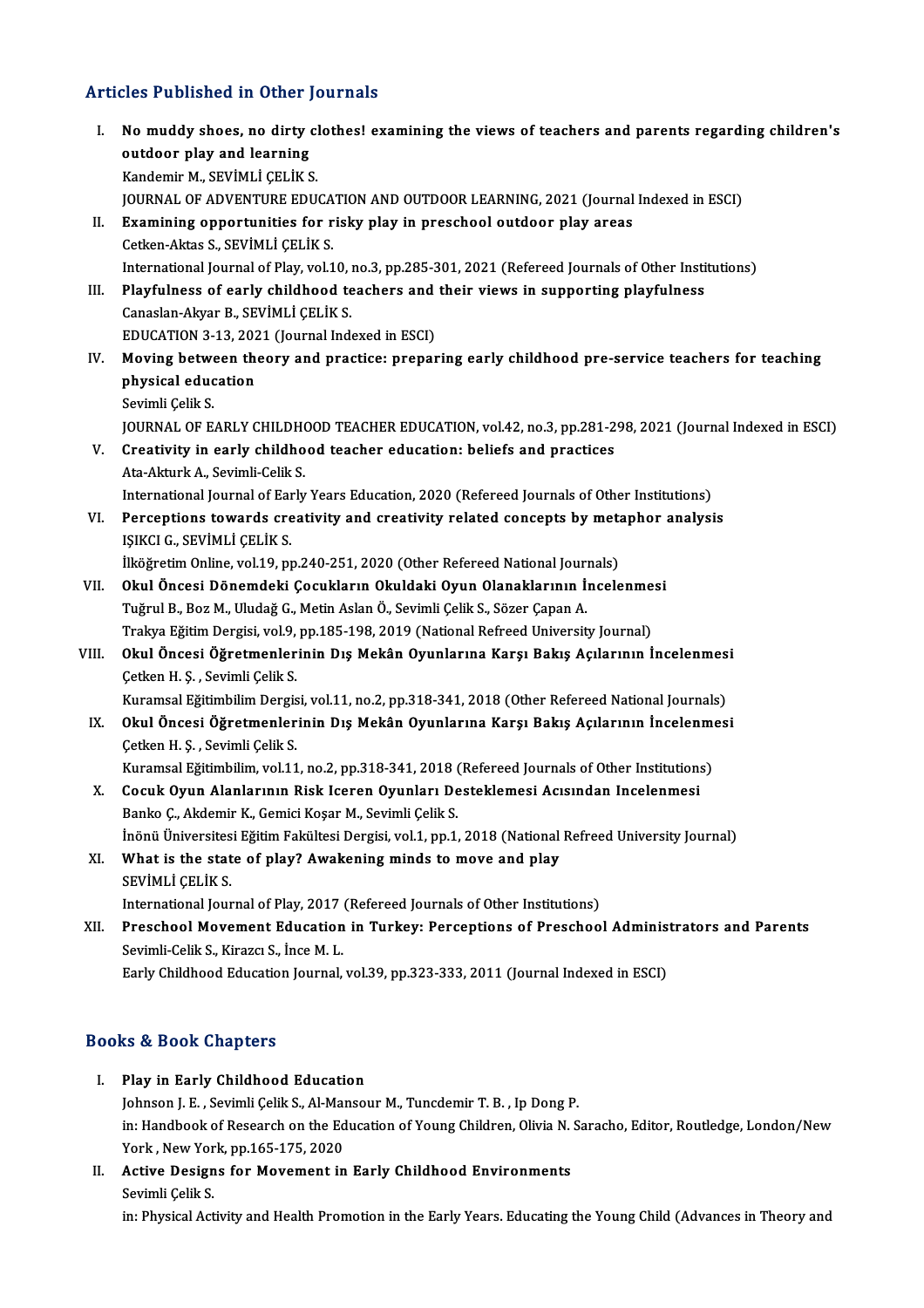Research, Implications for Practice, Hannah Brewer,Mary Renck Jalongo, Editor, Springer, London/Berlin , Zürich,<br>nn 225, 229, 2019 Research, Implicati<br>pp.225-239, 2018<br>Transsulturel Str Research, Implications for Practice, Hannah Brewer, Mary Renck Jalongo, Editor, Sprin<br>pp.225-239, 2018<br>III. Transcultural Study of Play: Turkish and Saudi Mothers' Beliefs about Play

- pp.225-239, 2018<br>Transcultural Study of Play: Turkish a<br>Almansour M., Sevimli Çelik S., E Johnson J.<br>in: Play Culture Studies Volume 12, Mishael III. Transcultural Study of Play: Turkish and Saudi Mothers' Beliefs about Play<br>Almansour M., Sevimli Çelik S., E Johnson J.<br>in: Play Culture Studies Volume 13, Michael M. Patte,John A. Sutterby, Editor, Rowman & Littlefie Almansour M., Sevimli Çelik S<br>in: Play Culture Studies Volun<br>Maryland, pp.473-507, 2016<br>Play in early shildhood ed in: Play Culture Studies Volume 13, Mic<br>Maryland, pp.473-507, 2016<br>IV. Play in early childhood education
- Maryland, pp.473-507, 2016<br>Play in early childhood education<br>Johnson J., Sevimli Çelik S., Almansour M. Johnson J., Sevimli Çelik S., Almansour M.<br>in: Handbook of Research on the Education of Young Children, Olivia N. Saracho,Bernard Spodek, Editor, Routledge, London/New York, New York, pp.265-274, 2012

# Refereed Congress / Symposium Publications in Proceedings

efereed Congress / Symposium Publications in Proceedings<br>I. "Mindful Teachers and Mindful Kids: Investigating Early Childhood Teachers' Perceptions of Yoga<br>for <sup>Vide</sup> "Mindful"<br>"Mindful"<br>Terrieğlu" **"Mindful Teachers and Min<br>for Kids"<br>Terzioğlu T. E. , Sevimli Çelik S.<br>6. Uluslaranes: Olul Önsesi Eğit** f<mark>or Kids"</mark><br>Terzioğlu T. E. , Sevimli Çelik S.<br>6. Uluslararası Okul Öncesi Eğitimi Kongresi, Kars, Turkey, 2 - 05 October 2019<br>Okul Öncesi Sınıflarında Yanı İnsa Oyuncaklarının Kullarımı ve Öğretr

Terzioğlu T. E. , Sevimli Çelik S.<br>6. Uluslararası Okul Öncesi Eğitimi Kongresi, Kars, Turkey, 2 - 05 October 2019<br>II. **Okul Öncesi Sınıflarında Yapı-İnşa Oyuncaklarının Kullanımı ve Öğretmen Görüşleri**<br>Mert Z.. Seviml 6. Uluslararası Okul Öne<br>Okul Öncesi Sınıfları<br>Mert Z., Sevimli Çelik S.<br><sup>6th</sup> International Eures

6th International Eurasian Educational Research Congress, Ankara, Turkey, 19 - 22 June 2019, pp.57-59

Mert Z., Sevimli Çelik S.<br>6th International Eurasian Educational Research Congress, Ankara, Turke<br>III. Design Characteristics of Play Areas Children's Play Preferences<br>SEVIMLI CELIK S. CETKEN H.S. SEVİMLİ ÇELİK S., ÇETKEN H. Ş.<br>18th Biennial EARLI Conference, Aachen, Germany, 12 - 16 August 2019 Design Characteristics of Play Areas Children's Play Preferences<br>SEVİMLİ ÇELİK S., ÇETKEN H. Ş.<br>18th Biennial EARLI Conference, Aachen, Germany, 12 - 16 August 2019<br>Varatıcılık ve Yaratıcılıkla İliskili Kauramlara Yönelik

SEVİMLİ ÇELİK S., ÇETKEN H. Ş.<br>18th Biennial EARLI Conference, Aachen, Germany, 12 - 16 August 2019<br>IV. Yaratıcılık ve Yaratıcılıkla İlişkili Kavramlara Yönelik Algıların Metafor Analizi Yoluyla İncelenmesi<br>Jaka C. Sav 18th Biennial EARLI Co.<br>Yaratıcılık ve Yaratıc<br>Işıkcı G., Sevimli Çelik S.<br>With International Euro Yaratıcılık ve Yaratıcılıkla İlişkili Kavramlara Yönelik Algıların Metafor Analizi Yoluy!<br>Işıkcı G., Sevimli Çelik S.<br>VIth International Eurasian Educational Research Congress, Ankara, Turkey, 19 - 22 June 2019<br>"Ob. Lam na

VIth International Eurasian Educational Research Congress, Ankara, Turkey, 19 - 22 June 2019

Işıkcı G., Sevimli Çelik S.<br>V. "Oh, I am not a creative person": Pre-service teachers' attitude towards creativity andproblem<br>Solving<br>Solving solving<br>ALICI Ș., SEVİMLİ ÇELİK S.<br>European Early Childhood Education Research Association 28th Conference, 28 August - 31 October 2018<br>Cosuk Gözünden Dış Makan Oyun Alanları

ALICI Ş.,SEVİMLİÇELİKS.

# VI. Çocuk Gözünden Dış Mekan Oyun Alanları<br>Cetken H. S., Sevimli Çelik S.

- European Early Childhood E<br>**Çocuk Gözünden Dış Mek**<br>Çetken H. Ş. , Sevimli Çelik S.<br>International Eurosian Edus International Eurasian Educational Research Congress, Antalya, Turkey, 2 - 05 May 2018
- VII. Çocuk Gözünden Dış Mekan Oyun Alanları Çetken H. Ş., Sevimli Çelik S. V th International Eurasian Educational Research Congress, Antalya, Turkey, 02 May 2018
- VIII. Reclaiming the Outdoors for Learning: Experiences of Children Teachers SEVİMLİ ÇELİK S., CANASLAN B., TUĞRUL B. TASP- International Conference of The Association for the Study of Play, 28 February - 03 March 2018
	- SEVİMLİ ÇELİK S., CANASLAN B., TUĞRUL B.<br>TASP- International Conference of The Association for the Study of Play, 28 February 03 March 2018<br>IX. Turkiye Oyun Profili Arastırması I. Okul Oncesi Donemdeki Cocuklara Sunu TASP- International Conference of The Association for the S<br>Turkiye Oyun Profili Arastırması I. Okul Oncesi Done<br>Okul Oncesi Ogretmen Goruslerine Gore Incelenmesi<br>TUČPUL B. BOZ M. SÖZER CARAN A. SEVİMLİ CELİK S. ME'
	- Turkiye Oyun Profili Arastırması I. Okul Oncesi Donemdeki Cocuklara Sunul<br>Okul Oncesi Ogretmen Goruslerine Gore Incelenmesi<br>TUĞRUL B., BOZ M., SÖZER ÇAPAN A., SEVİMLİ ÇELİK S., METİN ASLAN Ö., ULUDAĞ G.<br>Eth International F Okul Oncesi Ogretmen Goruslerine Gore Incelenmesi<br>TUĞRUL B., BOZ M., SÖZER ÇAPAN A., SEVİMLİ ÇELİK S., METİN ASLAN Ö., ULUDAĞ G.<br>5th International Early Childhood Education Congress,, 18 - 21 October 2017
	- TUĞRUL B., BOZ M., SÖZER ÇAPAN A., SEVİMLİ ÇELİK S., METİN ASLAN Ö., UL<br>5th International Early Childhood Education Congress,, 18 21 October 2017<br>X. Erken Cocukluk Doneminde Sanat Atolyesi Ornegi: Kopruler Projesi<br>AKDEMİ 5th International Early Childho<br>Erken Cocukluk Doneminde<br>AKDEMİR K., SEVİMLİ ÇELİK S.<br>Eth International Ferly Childho Erken Cocukluk Doneminde Sanat Atolyesi Ornegi: Kopruler Projesi<br>AKDEMİR K., SEVİMLİ ÇELİK S.<br>5th International Early Childhood Education Congress, 18 - 21 October 2017<br>Investigation of Early Childhood Educators' Perspecti

AKDEMİR K., SEVİMLİ ÇELİK S.<br>5th International Early Childhood Education Congress, 18 - 21 October 2017<br>XI. Investigation of Early Childhood Educators' Perspectives Towards Outdoor Play<br>CETKEN H.S. SEVİMLİ CELİK S. 5th International Early Childhoo<br>Investigation of Early Childh<br>ÇETKEN H. Ş. , SEVİMLİ ÇELİK S.<br>20th of IPA Triennial World Con Investigation of Early Childhood Educators' Perspectives T<br>CETKEN H. S. , SEVIMLI CELIK S.<br>20th of IPA Triennial World Conferences, 13 - 16 September 2017<br>Investigation of Early Childhood Educators' Perspectives T CETKEN H. Ş. , SEVİMLİ CELİK S.<br>20th of IPA Triennial World Conferences, 13 - 16 September 2017<br>XII. Investigation of Early Childhood Educators' Perspectives Towards Outdoor Play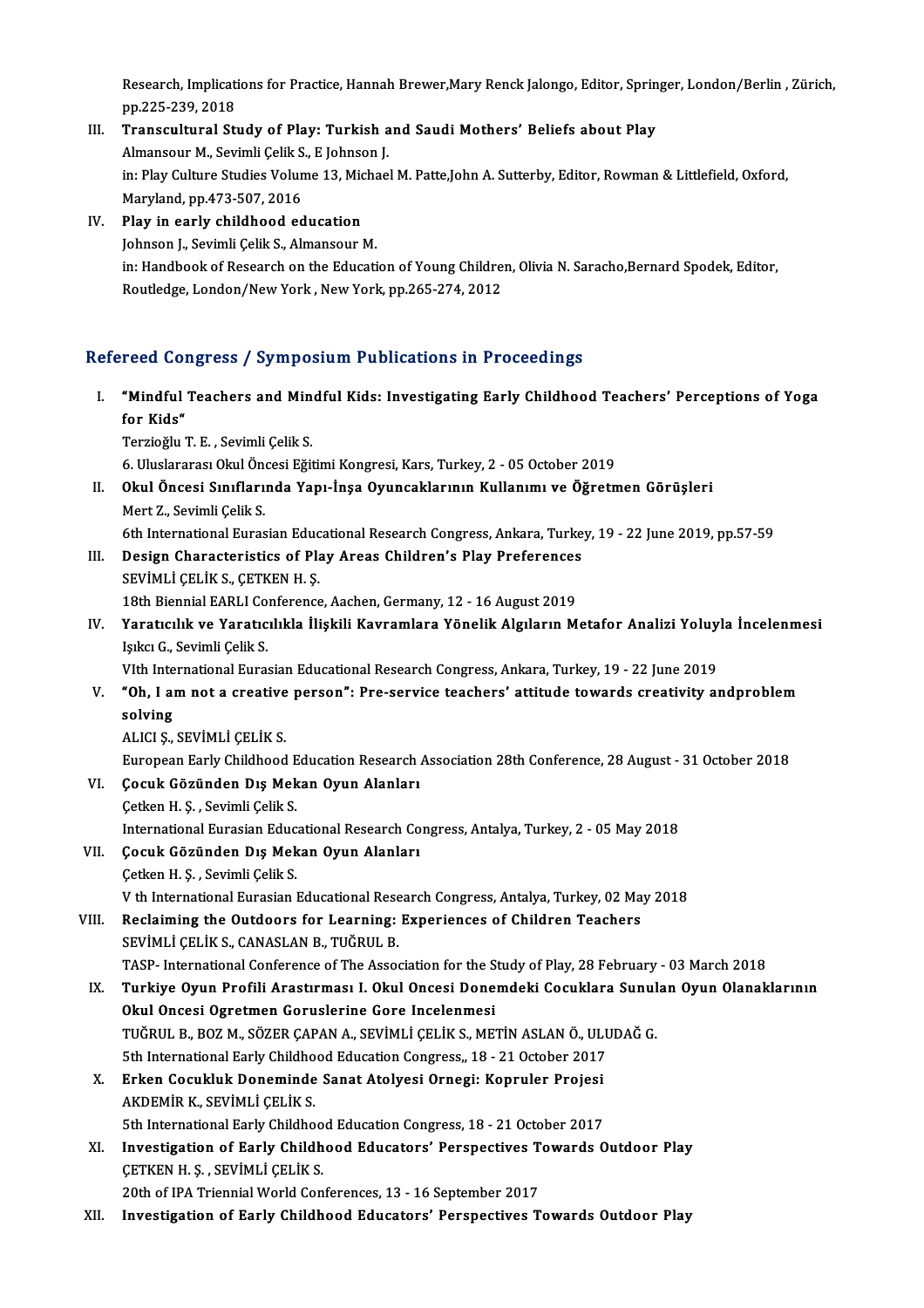Çetken H. Ş., Sevimli Çelik S. 20th of IPA Triennial World Conferences, Calgary, Canada, 13 September 2017 Cetken H. S. , Sevimli Celik S.<br>20th of IPA Triennial World Conferences, Calgary, Canada, 13 September 2017<br>XIII. Nurturing Creativity and Playfulness in Early Childhood Pre-service Teacher Education<br>SEVIMLI CELIK S. ATA A 20th of IPA Triennial World Confer<br>**Nurturing Creativity and Playf**<br>SEVİMLİ ÇELİK S., ATA AKTÜRK A.<br>27th ICCP World Play Conference. 27th ICCP World Play Conference Researching Play-Challenges and Opportunities, Vilnius, Lithuania, 15 - 17 June<br>2017 SEVİMLİ ÇELİK S., ATA AKTÜRK A. 27th ICCP World Play Conference Researching Play-Challenges and Op.<br>2017<br>XIV. An Investigation of Preschool Teachers' Role During Playtime<br>CULLAN M. SEVIMLI CELIVS 2017<br>An Investigation of Presche<br>GÜLHAN M., SEVİMLİ ÇELİK S.<br>27th ICCP World Play Confore An Investigation of Preschool Teachers' Role D<br>GÜLHAN M., SEVİMLİ ÇELİK S.<br>27th ICCP World Play Conference, 15 - 17 June 2017<br>Corsel Sanatlar ve Materual Celistinme Dersinin GÜLHAN M., SEVİMLİ ÇELİK S.<br>27th ICCP World Play Conference, 15 - 17 June 2017<br>XV. Gorsel Sanatlar ve Materyal Gelistirme Dersinin Okul Oncesi Ogretmen Adaylarının Problem Cozme<br>Peserisi ve Yaratısılık Dugevine Etkisi 27th ICCP World Play Conference, 15 - 17 J<br>Gorsel Sanatlar ve Materyal Gelistirm<br>Becerisi ve Yaratıcılık Duzeyine Etkisi<br>DEMİPTAS S. ALICLS, SEVİMLİ CELİK S Gorsel Sanatlar ve Materyal Gelistir<br>Becerisi ve Yaratıcılık Duzeyine Etki<br>DEMİRTAŞ S., ALICI Ş., SEVİMLİ ÇELİK S.<br>4th International Euresian Educational B Becerisi ve Yaratıcılık Duzeyine Etkisi<br>DEMİRTAŞ S., ALICI Ş., SEVİMLİ ÇELİK S.<br>4th International Eurasian Educational Research Congress, Turkey, 11 - 14 May 2017 DEMİRTAŞ S., ALICI Ş., SEVİMLİ ÇELİK S.<br>4th International Eurasian Educational Research Congress, Turkey, 11 - 14 May 2017<br>XVI. Okul Oncesi Ogretmenlerinin Serbest Oyun ve Serbest Oyun Zamanının Onemine Iliskin Inanısl 4th Internatio<br>Okul Oncesi<br>Incelenmesi.<br>CÜLHAN M. S Okul Oncesi Ogretmenlerin<br>Incelenmesi.<br>GÜLHAN M., SEVİMLİ ÇELİK S.<br>4th International Eurosian Edu Incelenmesi.<br>GÜLHAN M., SEVİMLİ ÇELİK S.<br>4th International Eurasian Educational Research Congress, 11 - 14 May 2017 XVI . Ankara da ki Belediyelere Ait Açık Hava Oyun Alanlarının Risk İçeren Oyunlara Olanak Sağlaması ve 4th International Eurasian Educational Research Congress, 11 - 1<br>Ankara da ki Belediyelere Ait Açık Hava Oyun Alanlarının<br>Risk Alma Becerisini Desteklemesi Açısından İncelenmesi<br>Panka G. Akdamir K. GEMİCİ M. Sanmut E. SEVİ Ankara da ki Belediyelere Ait Açık Hava Oyun Alanlarıı<br>Risk Alma Becerisini Desteklemesi Açısından İncelenme<br>Banko Ç., Akdemir K., GEMİCİ M., Şenyurt E., SEVİMLİ ÇELİK S.<br><sup>2nd International Eurosian Educational Besserah Co</sup> Banko Ç., Akdemir K., GEMİCİ M., Şenyurt E., SEVİMLİ ÇELİK S.<br>3rd International Eurasian Educational Research Congress, 31 May - 03 June 2016 XVIII. Ankara'daki belediyelere ait açık hava oyun alanlarının risk içeren oyunlara olanak sağlaması ve risk alma becerisini desteklemesi açısından incelenmesi BANKOÇ., GEMİCİ KOŞARM., ŞENYURTE., SEVİMLİ ÇELİKS. IIIrd International Eurasian Educational Research Congress, Muğla, Turkey, 31 May - 03 June 2016 BANKO Ç., GEMİCİ KOŞAR M., ŞENYURT E., SEVİMLİ ÇELİK S.<br>IIIrd International Eurasian Educational Research Congress, Muğla, Turkey<br>XIX. Movement as an Active Practice in Pre service Teacher Education<br>SEVIMLİ CELİK S Illrd Internationa<br>Movement as an<br>SEVİMLİ ÇELİK S.<br>Einst Play Confore SEVİMLİ ÇELİK S.<br>First Play Conference: Children Between Digital & Traditional Play, 1 - 03 March 2016

# Supported Projects

Supported Projects<br>SEVİMLİ ÇELİK S., ÇETKEN H. Ş. , Project Supported by Higher Education Institutions, Çocuk Gözünden Dış Mekan Oyun<br>Alapları, 2018 - 2019 Supported Trojet<br>SEVİMLİ ÇELİK S., ÇET<br>Alanları, 2018 - 2019<br>SEVİMLİ ÇELİK S. DEN SEVİMLİ ÇELİK S., ÇETKEN H. Ş. , Project Supported by Higher Education Institutions, Çocuk Gözünden Dış Mekan Oyu<br>Alanları, 2018 - 2019<br>SEVİMLİ ÇELİK S., DEMİRCAN H. Ö. , Project Supported by Higher Education Institutions, Alanları, 2018 - 2019<br>SEVİMLİ ÇELİK S., DEMİRCAN H. Ö. , Project Supporte<br>Aktif Öğrenme Ortamlarının Yaratılması, 2017 - 2019 Aktif Öğrenme Ortamlarının Yaratılması, 2017 - 2019<br>Activities in Scientific Journals

Activities in Scientific Journals<br>Kuramsal Eğitimbilim Dergisi, Committee Member, 2019 - Continues<br>International Journal of Blay, Committee Member, 2017 - Continues ITCENTEECO III OCTORERITO JOURNAIO<br>Kuramsal Eğitimbilim Dergisi, Committee Member, 2019 - Continues<br>International Journal of Play, Committee Member, 2017 - Continues International Journal of Play, Committee Member, 2017 - Continues<br>Scientific Refereeing

Scientific Refereeing<br>Completed Research Project, Bilimsel Araştırma Projeleri (BAP) Koordinasyon Birimi, Middle East Technical University,<br>Turkay, November 2020 **Concenting Noter Congressed**<br>Completed Research Proj<br>Turkey, November 2020<br>International Isuunal of B Completed Research Project, Bilimsel Araştırma Projeleri (BAP) Koord<br>Turkey, November 2020<br>International Journal of Play, Journal Indexed in ESCI, February 2020<br>FARLY CHILDHOOD RESEARCH OUARTERLY, Journal Indexed in SSCI Turkey, November 2020<br>International Journal of Play, Journal Indexed in ESCI, February 2020<br>EARLY CHILDHOOD RESEARCH QUARTERLY, Journal Indexed in SSCI, February 2020 Research Project To Be Started., Uygulamalı Etik Araştırma Merkezi, Middle East Technical University, Turkey, January